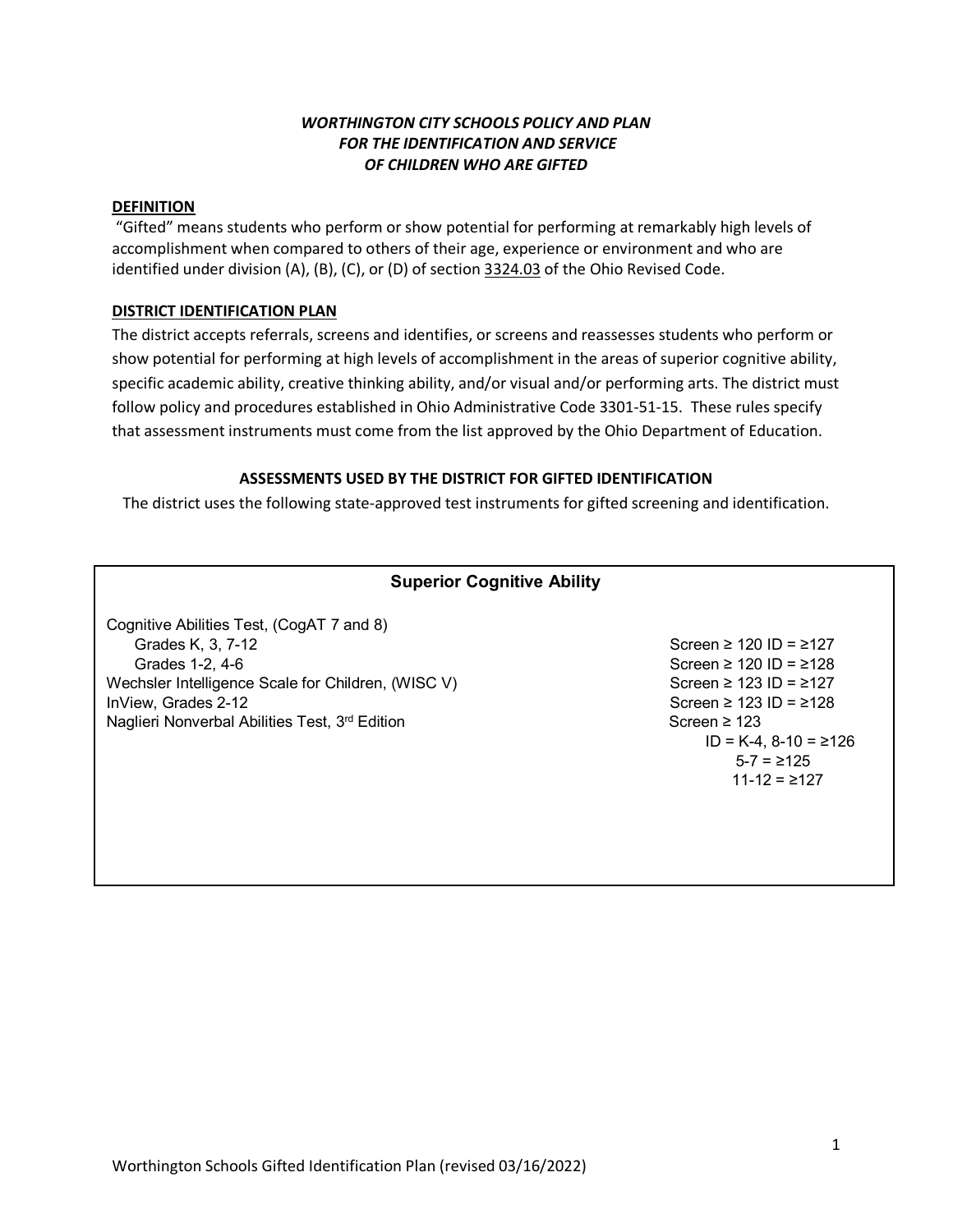| <b>Specific Academic Ability</b>                                                 |                                   |  |  |  |  |
|----------------------------------------------------------------------------------|-----------------------------------|--|--|--|--|
| Stanford Achievement Test 10th Edition                                           | Screen = $\geq$ 94 ID = $\geq$ 95 |  |  |  |  |
| <b>Iowa Test of Basic Skills Form E</b>                                          | Screen = $\geq$ 94 ID = $\geq$ 95 |  |  |  |  |
| TerraNova Achievement Test                                                       | Screen = $\geq$ 94 ID = $\geq$ 95 |  |  |  |  |
| Measures of Academic Progress (MAP) Reading & Math (gr. 2-10)                    | Screen = $\geq$ 94 ID = $\geq$ 95 |  |  |  |  |
|                                                                                  |                                   |  |  |  |  |
| <b>Creative Thinking Ability</b>                                                 |                                   |  |  |  |  |
| Scale for Rating Behavior Characteristics of Superior Students (SRBCSS)          | Screen = $48 - 50$ ID = $\ge 51$  |  |  |  |  |
| Scales for Identifying Gifted Students (SIGS)                                    | Screen = $110-119 - 1D = 2120$    |  |  |  |  |
|                                                                                  |                                   |  |  |  |  |
| <b>PLUS COGNITIVE</b>                                                            |                                   |  |  |  |  |
| (one standard deviation above the mean, minus the standard error of measurement) |                                   |  |  |  |  |
| CogAT, grades K-1                                                                | Screen $\geq$ 110 ID = $\geq$ 111 |  |  |  |  |
| grades 2-12                                                                      | Screen $\geq$ 111 ID = $\geq$ 112 |  |  |  |  |
| WISC V, ages 6-16<br>Screen $\geq$ 111 ID = $\geq$ 112                           | Screen $\geq$ 111 ID = $\geq$ 112 |  |  |  |  |
| InView, grades 2 & 4                                                             | Screen $\geq$ 111 ID = $\geq$ 112 |  |  |  |  |
| Naglieri Nonverbal Ability Test, 3rd Ed, grades K-12                             | Screen $\geq 108$                 |  |  |  |  |
|                                                                                  | $ID = K-4$ , $8-10 = \ge 110$     |  |  |  |  |
|                                                                                  | $5 - 7 = 2109$                    |  |  |  |  |
|                                                                                  | $11 - 12 = 2111$                  |  |  |  |  |
|                                                                                  |                                   |  |  |  |  |

|  | <b>Visual and Performing Arts</b> |  |
|--|-----------------------------------|--|
|  |                                   |  |

| *Currently there are no approved checklists available for identification.<br>Performance Component |                                     |
|----------------------------------------------------------------------------------------------------|-------------------------------------|
| Art                                                                                                | Screen = $16 - 20$ , ID = $\geq 21$ |
| Music                                                                                              | Screen = $14 - 17$ , ID = $\geq 18$ |
| Drama                                                                                              | Screen = $16 - 19$ , ID = $\geq 20$ |
| Dance                                                                                              | Screen = $20-25$ , ID = $\geq 26$   |
|                                                                                                    |                                     |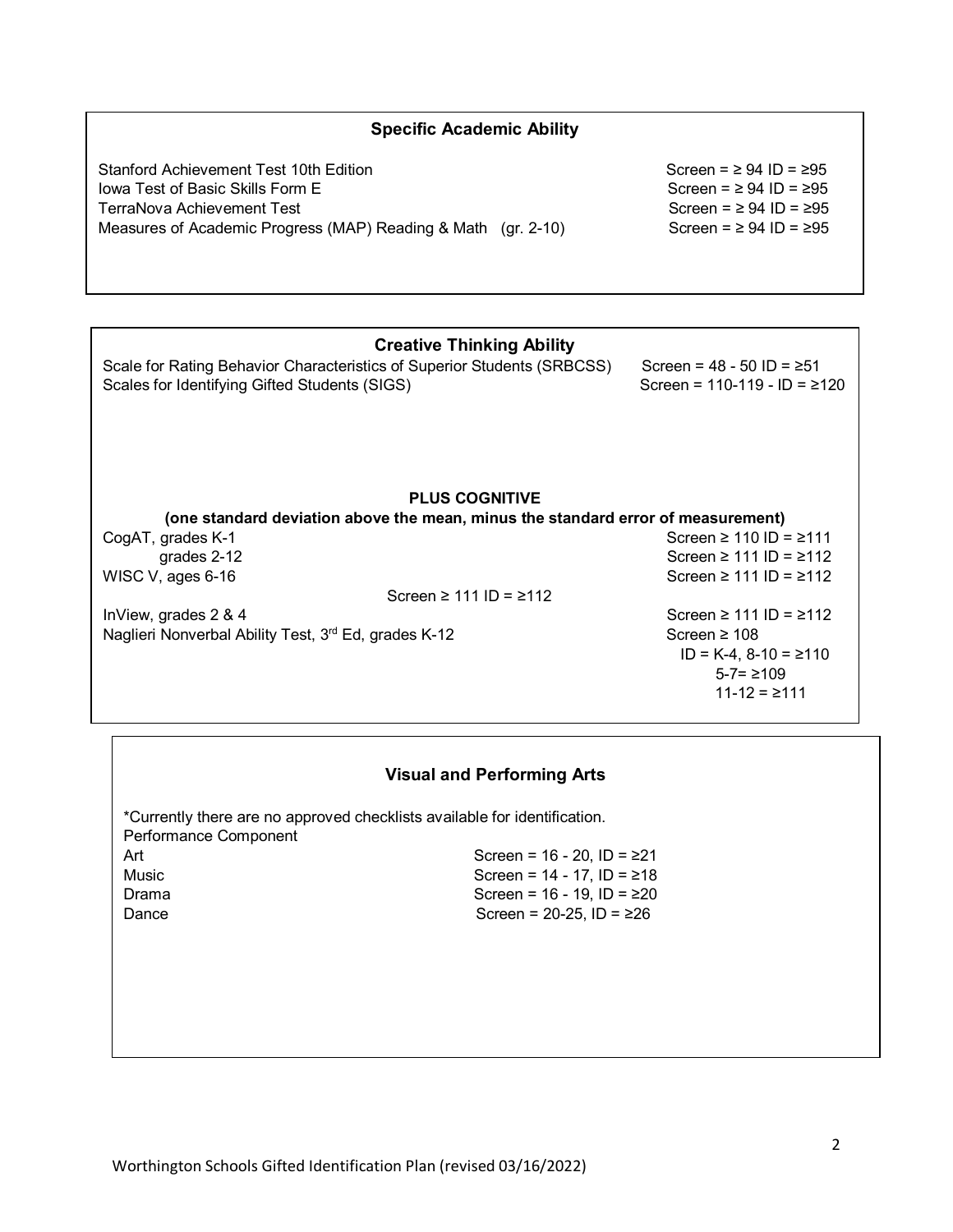## **IDENTIFICATION PROCESS**

The district shall provide at least two opportunities each year for assessment (including whole group screening) for gifted identification.

The district ensures there are ample and appropriate scheduling procedures for assessments and reassessment using:

| <b>Type of Assessment</b>           | <b>Content Area(s)</b>        | Grade Level(s) |
|-------------------------------------|-------------------------------|----------------|
| Whole-grade screening               | Reading, Math                 | K-1 and 3-9    |
|                                     | <b>Superior Cognitive</b>     | $2$ and $4$    |
|                                     | Ability                       |                |
|                                     | <b>Creativity Thinking</b>    | 2 and 4        |
| Alternative Testing (upon referral) | All                           | $K-12$         |
| Audition, performance               | <b>Visual/Performing Arts</b> | $K-12$         |
| Display of work                     | <b>Visual/Performing Arts</b> | $K-12$         |
| Exhibition                          | <b>Visual/Performing Arts</b> | $K-12$         |
| <b>Checklists</b>                   | <b>Visual/Performing Arts</b> | $K-12$         |
|                                     | <b>Creative Thinking</b>      |                |

## **Referral**

Children may be referred in writing on an ongoing basis, based on the following:

- Child request (self-referral);
- Teacher recommendation;
- Parent/guardian request;
- Child referral of peer; and
- Other (e.g., psychologist, community members, principal, gifted coordinator, etc.)

Upon receipt of a referral, the district will:

- Follow the process as outlined in this brochure; and
- Notify parents of results of screening or assessment and identification within 30 days.

#### **Screening**

The district ensures equal access to screening and further assessment of all district children, including culturally or linguistically diverse children, children from low socio-economic backgrounds, children with disabilities and children for whom English is a second language.

#### **Identification**

When the screening assessment has been completed, if the data obtained is from an approved identification instrument and the score meets cut-off scores specified in department of education guidance, the identification decision is made and student's educational needs are determined. Identification scores remain in effect for the remainder of the student's K-12 school experience.

#### **Reassessment**

When the screening assessment has been completed, if the data is from an approved screening instrument or from an identification instrument on which the student is within a district-specified range below the identification score, re-assessment for possible identification occurs.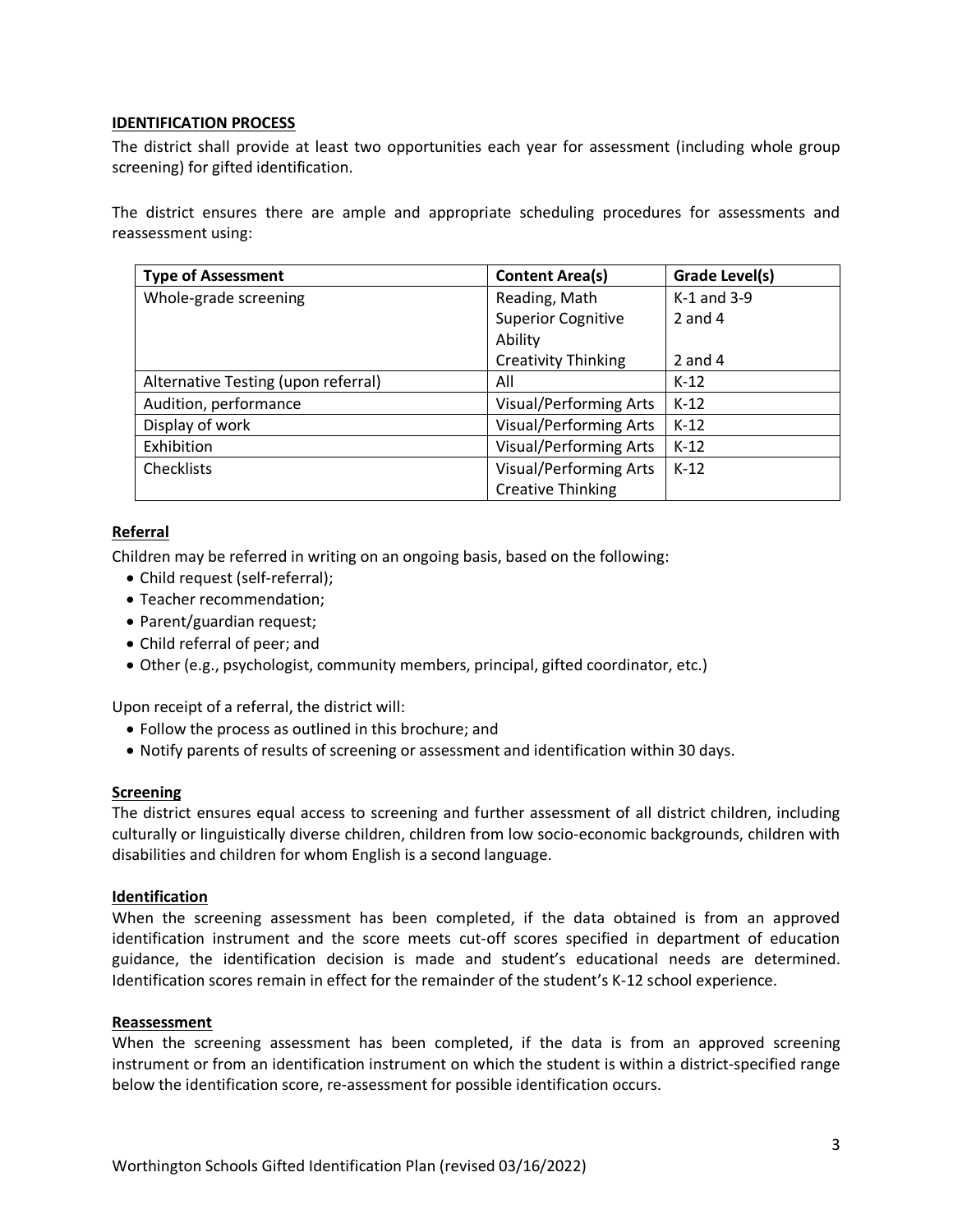## **Out of District Scores**

The district accepts scores, completed within the preceding 24 months on assessment instruments approved for use by the Ohio Department of Education, provided by other schools and/or trained personnel outside the school district.

## **Transfer**

The district ensures that any child transferring into the district will be assessed within 90 days of the transfer at the request of the parent. Parents shall contact the building principal.

## **Appeal Procedure**

An appeal by the parent is the reconsideration of the result of any part of the identification process which would include:

- Screening procedure or assessment instrument (which results in identification);
- The scheduling of children for assessment;
- The placement of a student in any program; and
- Receipt of services.

Parents should submit a letter to the superintendent or designee outlining the nature of the concern. The superintendent or designee will review the concern and issue a written final decision within 30 days of the appeal. This written notice should include the reason for the decision(s).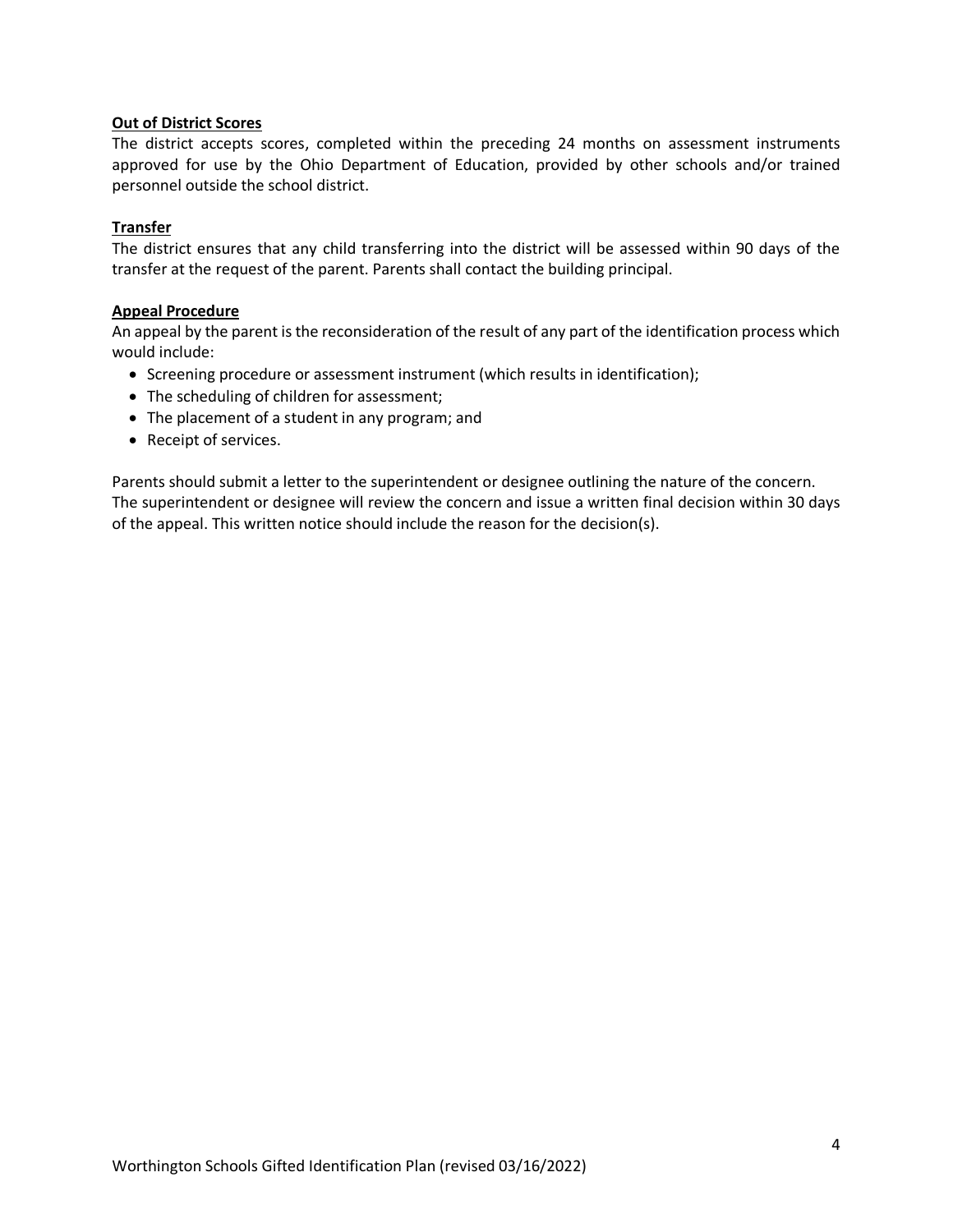## **DISTRICT SERVICE PLAN**

The district ensures equal opportunity for all district students identified as gifted to receive any services offered by the district for which the student meets the criteria. (**Include all formal services provided by the district.)** 

| <b>District Name</b>  | <b>Service Setting</b>     | <b>Grade Level</b> | <b>Criteria for Service</b> | <b>Service Provider</b> |
|-----------------------|----------------------------|--------------------|-----------------------------|-------------------------|
| for Service           |                            |                    |                             |                         |
| Acceleration          | Regular Classroom          | $K-12$             | Qualifying scores and       | Regular Classroom       |
|                       | with Acceleration          |                    | data using the lowa         | Teacher                 |
|                       |                            |                    | <b>Acceleration Scale</b>   |                         |
| Elem Reading          | <b>Regular Classroom</b>   | $3 - 5$            | SCA & Reading               | Regular Classroom       |
| Cluster               | with Cluster               |                    | Identification              | Teacher                 |
| <b>MS</b>             | <b>Grouping</b>            |                    |                             |                         |
|                       |                            |                    |                             |                         |
| Reading               | <b>Regular Classroom</b>   | $6 - 8$            | Reading Identification      | Regular<br>Classroom    |
| Cluster               | with Cluster               |                    |                             | Teacher                 |
|                       | <b>Grouping</b>            |                    |                             |                         |
|                       |                            |                    |                             |                         |
| Accelerated           | <b>Honors Class</b>        | 6&7                | SCA and/or Math             | Regular<br>Classroom    |
| Math 6 &              |                            |                    |                             | Teacher                 |
| Accelerated           |                            |                    |                             |                         |
| Math 7                |                            |                    |                             |                         |
| <b>EPP Math</b>       | <b>Self-Contained</b>      | $3 - 5$            | SCA & Math                  | Gifted Intervention     |
|                       | (Single<br>Classroom       |                    |                             | Specialist              |
| <b>Enriched ELA</b>   | Subject)                   | $6-8$              | SCA & Reading               | Gifted Intervention     |
|                       |                            |                    |                             | Specialist              |
| AP&IB                 | AP&IB                      | $9 - 12$           | Gifted ID in                | Regular Classroom       |
|                       |                            |                    | corresponding area of       | teacher                 |
|                       |                            |                    | course                      |                         |
| <b>College Credit</b> | <b>College Credit Plus</b> | $7 - 12$           | Gifted ID in                | Regular<br>Classroom    |
| Plus                  |                            |                    | corresponding area of       | teacher                 |
|                       |                            |                    | course                      |                         |

# **Written Education Plans**

When students identified as gifted are reported to parents and the Ohio Department of Education as served, they must have a Written Education Plan in compliance with the *Operating Standards for Identifying and Serving Gifted Students.*

## **Withdrawal**

If at any time a student wishes to withdraw from gifted programs or services the request should be written by the parent or child to the building administrator. If children request to withdraw, parents will be notified.

## **DISTRICT ENRICHMENT PLAN**

Enrichments are activities purposely designed to expose students to a wide variety of disciplines, issues, occupations, hobbies, persons, places and/or events. They may expand the score of the regular curriculum